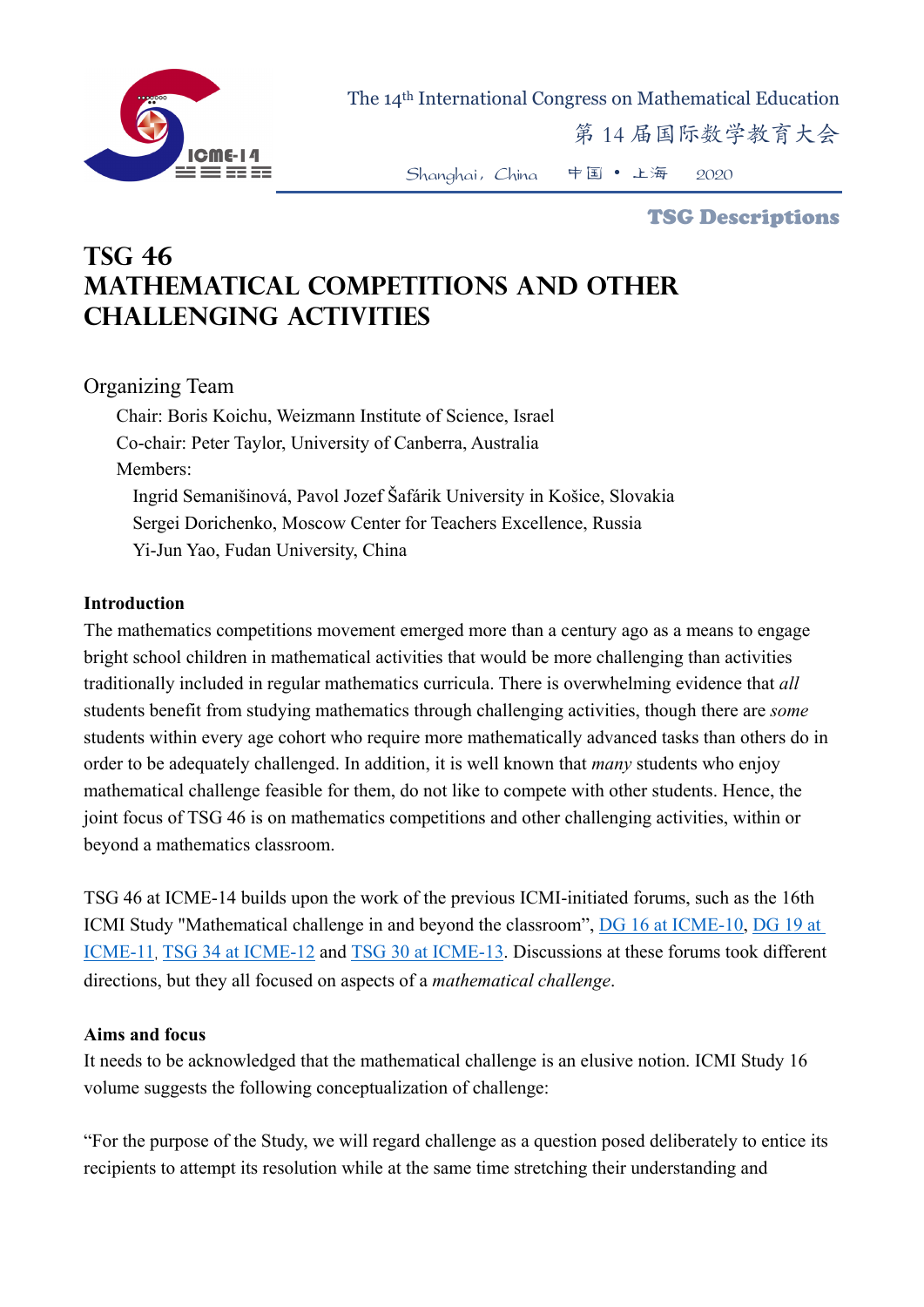knowledge of some topic. Whether the question is a challenge depends on the background of the recipient; what may be a genuine puzzle for one person may be a mundane exercise or a matter of recall for another with more experience" (Barbeau & Taylor, 2009, p. 5).

This definition puts forward the expectations of the proposers of a challenge regarding actions of its (potential) recipients, but is rather silent about the recipient actual intentions and actions. Accordingly, the following queries are still open and require our attention as a community: Why and under which circumstances are our students inclined to accept or not the requests to invest intellectual effort in doing mathematical tasks with which we, their teachers, attempt to challenge them? What are characteristics of the mathematical tasks that have a chance to be perceived by the students as engaging and feasibly challenging? What is the role of a competitive aspect of a mathematical challenge? How can tasks that are initially designed for the use in competitions be used in a regular classroom or in a teacher preparation workshop? What are the relationships between engaging students in challenging activities and fostering their creativity and mathematical habits of mind? These and such queries will be at the heart of the discussions at TSG 46.

As in the previous ICMEs, TSG 46 at ICME-14 is designed to gather mathematicians, teachers, mathematics educators and mathematics education researchers interested in mathematics competitions and other challenging activities. The aim of TSG 46 is to create a stage for high-level discussions enabling newcomers to get an overview of the state-of-the-art and provide a forum for experts to lead in-depth discussion on pertinent topics.

We invite contributions addressing (but not necessarily limited to) the following topics:

- o Current advancements in IMO-driven national and international competitions and preparatory activities.
- o Beyond IMO: Unconventional ideas and formats of mathematics competitions.
- o How we help a student identified as talented from an inclusive competition (i.e. an open competition whose content is based on the school syllabus) on the pathway towards Olympiads.
- o Beyond competitions: examples and theoretical analysis of challenging mathematical activities in in-school and out-of-school settings.
- o Creating problems for the use in the competitions.
- o The use of competition problems in mathematics education for regular students.
- o Empirical research focusing on aspects of mathematics competitions and of other challenging activities.
- o Involvement of mathematics teachers in the competition movement.
- o Mathematics teachers as designers and facilitators of mathematically challenging activities for their students.
- o Working with gifted students in preservice and in-service mathematics teacher education.